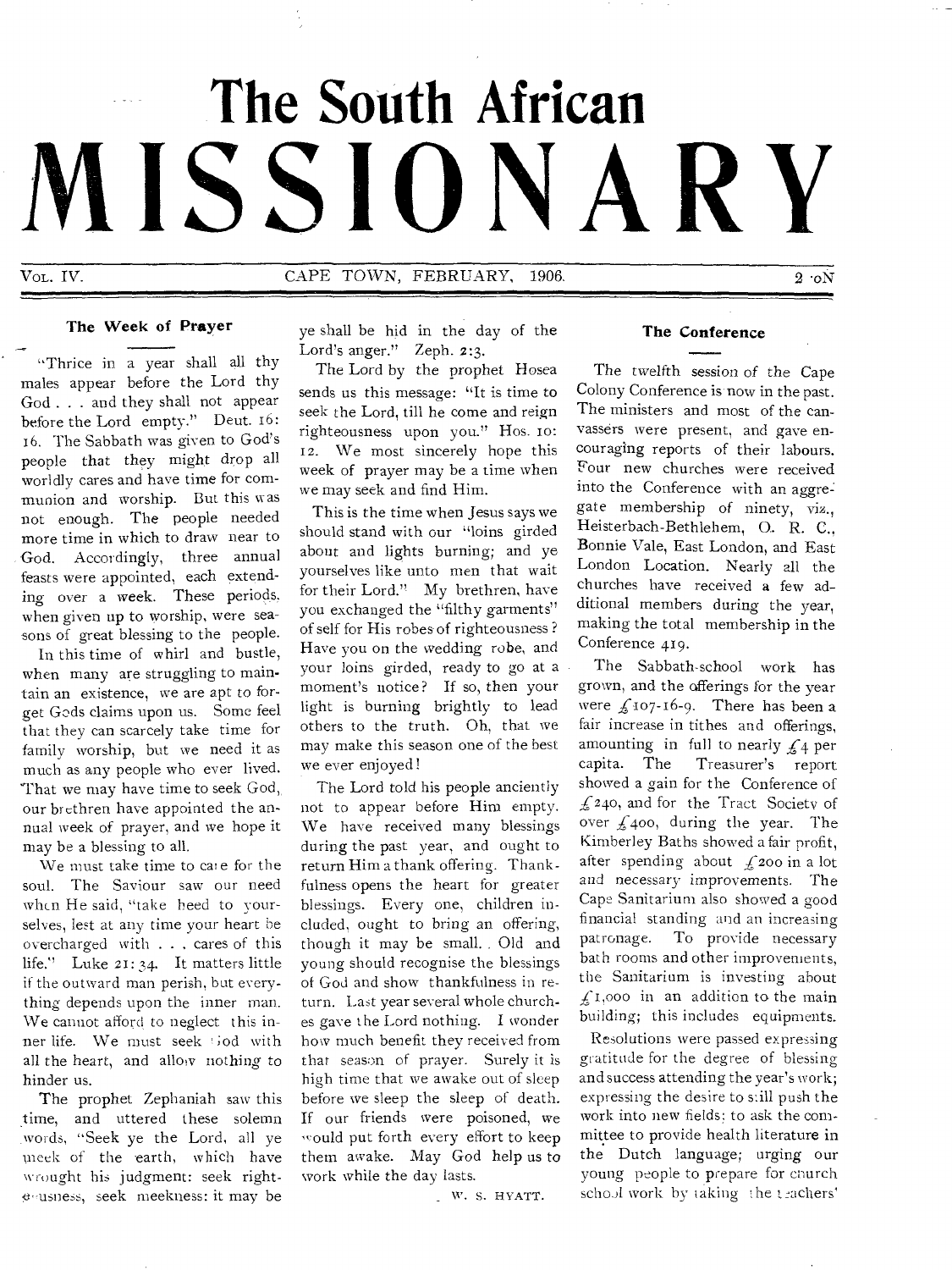course at our school; also encouraging our workers to prepare to teach our health principles; and that the Medical Missionary Board consider the taking over of the health food business.

Papers were read on the Sabbathschool, medical missionary, educational, and Conference work, which were all interesting and profitable, as they made our Conference business meetings *insti uction* meetings. Good spiritual seasons were enjoyed in the early morning services, and also in the evening preaching services.

The following officers were elected for the ensuing year:—

President, W. S. Hyatt; Secretary and Treasurer of Conference and Tract Society, T. J. Gibson; Secretary of Sabbath-school Department, Mrs. I. J. Hankins; Auditor, A. H. Mason.

Conference Committee, W. S. Hyatt, I. J. Hankins, J. M. Freeman, E. A. Ingle, J. J. Wessels, A. H. Mason, Dr. Thomason.

Medical Missionary Board, Dr. Thomason, W. S. Hyatt, I. J. Hankins, J. V. Willson, E. A. Ingle, W. C. Walston, J. J. Wessels.

On Monday, after the Conference closed, the committees and delegates were invited to a Sanitarium dinner, and to inspect the new building,—an enjoyable and profitable occasion.

While we are thankful for the blessings of the past year, we are conscious of our need of greater blessings as the conflict deepens. May our faith grasp them, and give us victory day by day. I. J. HANKINS.

# **Union Conference Financial Report**

In this MISSIONARY will be found a large number of figures, and, as a rule, people do not care much about these things, while to others they are exceedingly interesting. Let me assure my brethren and sisters that financial reports tell the amount of zeal-and fervour we possess, as truly as the pulse does the temperature of the body. Our interest in the message,

and confidence and love for its Author are shown by these tokens; hence I hope that all will carefully examine these reports.

The Union Conference has been organised for three years, and the amount of tithes received each year has varied less than ten pounds.

There has been a greater difference in the annual offerings. Last year they were the least that they have been in several years. This is not right. Our gifts and voluntary offerings ought to increase as we near the end. A sacrifice does not increase, but rather decreases. Let us not forget that God charges us with robbery not only in tithes, but also in offerings.

There has been a marked decrease in our Weekly Offerings, for which we are very sorry. The fact that the tithe remains the same shows that our income has remained the same on the aggregate; then why should our offerings be less? Echo answers, Why ? Truly we are near the day of the Lord, and God's cause demands more from us. We are told that "a moment of respite has been given us of God" in which "the warning message is to be sounded in all parts of the world." How long this "respite" is to continue I know not, but I do know that we ought to improve the God-given time while it lasts.

We are thankful for the amount received from all sources which totals the sum of  $\angle$ 860-1-3. Many of our people are faithful in their dealing with God's cause. Surely it is time, yes, "high time" that every one be loyal and true, and live, and labour, and sacrifice for our God. Father says, "Gather My saints together unto Me; those who have made a covenant with Me by sacrifice."

W. S. HYATT.

### **Cape Colony Conference Financial Report for 1905**

We are thankful to be able to report that there has been a good, healthy increase of the tithes during the year. The study of the Sabbath-

school lessons and the articles written by Elder Hankins had the effect of quickening the consciences of many brethren. It is a terribly dangerous thing to blunt and sear our consciences by living in violation of any known duty. May God inspire every Sabbath-keeper to be true and faith $f_{nl}$ 

I am sure that all will agree with, me that it is sad to see that but six of our churches gave any annual offering last year, and that over half of the amount was donated by one church. The Cape Town church is• not a wealthy church, but all its members do what they can.

Brethren, this is the Spirit that is. needed in all our churches. It is not the large amounts given by the few,. but it is the small sums donated by all that swells the amount. Our children ought to be taught from childhood to pay tithes and make offerings; then they will not forget it when older.

The weekly offerings are quite good, but it is evident that many of our people have not adopted the six-pence per week plan. These offerings go directly to the native work. We hope that all the churches will keep a supply of the envelopes in which the weekly offerings are made, and give them to the members each week. If you do not have them, please order from your Tract Society,. as they are furnished without cost.

We most sincerely hope that 1906 may be a year of advance along every line. Every one should be determined to be faithful, that we may hear the blessed words "Well done,. good and faithful servant.

W. S. HYATT.

# **Sabbath -school Offerings**

We began the year 1905 with theexpectation that our Sabbath-schools would donate  $f_2$  200 toward the opening of the Kafir Mission. Our reportshows  $f_{193-7-3}$ , but if all our Sabbath-schools had reported promptly,. we would be able to report the full amount. There has been a commendable interest shown in many of our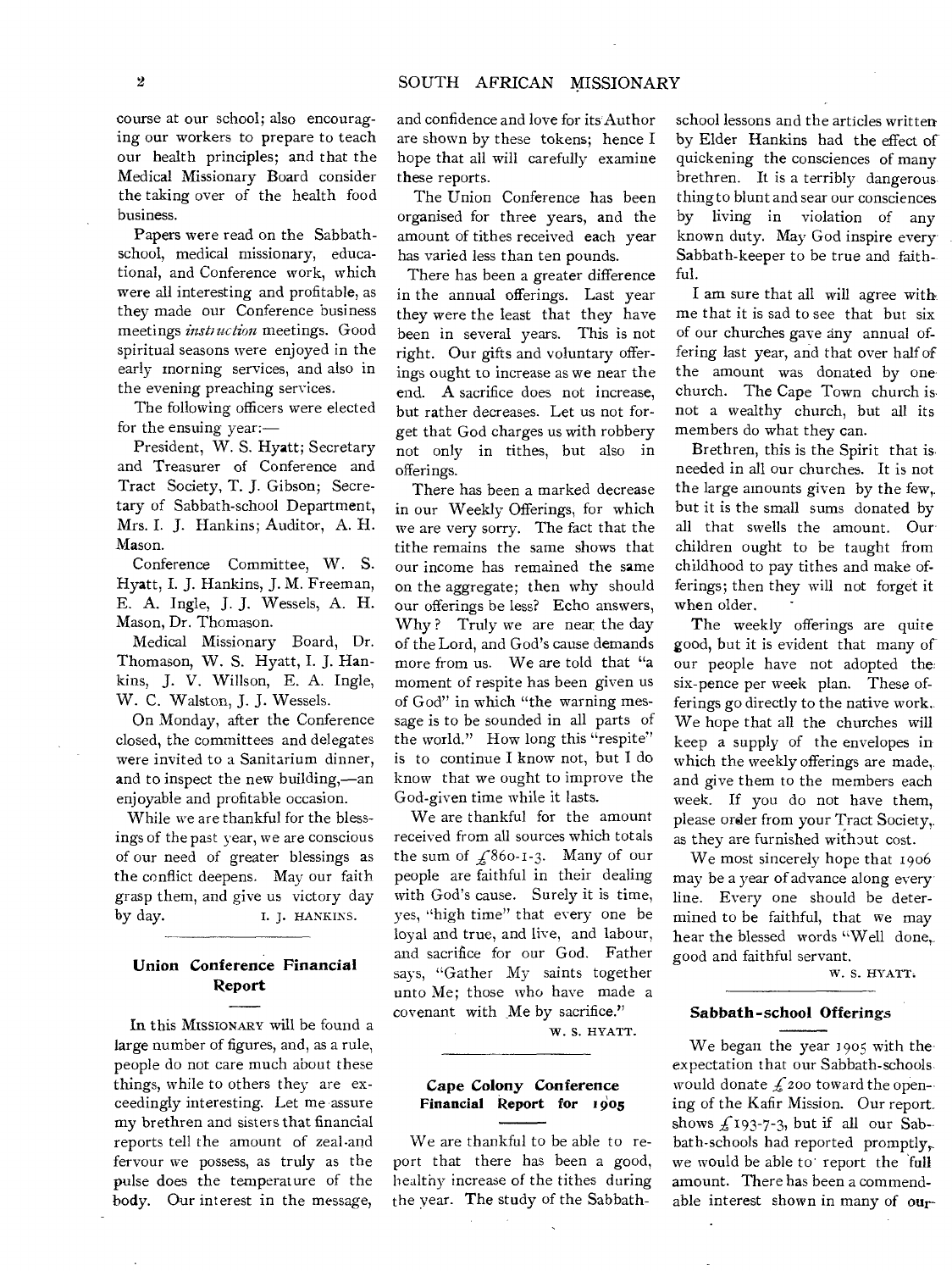Sabbath-schools by the teachers and officers to increase these gifts. It is with deep gratitude in my heart that I pen these few lines.

I notice that the few schools in the Natal-Transvaal Conference donated  $f_{77-9-0}$ . This is very good when we consider the membership which can be found in another column.

Our native schools are also taking an interest in this work. By examining the Sabbath-school Secretary's report, it will be seen that the mission school offerings compare very favourably with many of our best churches. The Union Conference Committee has decided that our Sabbath-school offerings for 1906 are still to go toward the opening of the Kafir Mission. We are thankful to report that from all sources we now have over  $\zeta$  300 with which to start this mission. We are now ready to begin this work without delay. We still crave your prayers that God may give wisdom and guide in selecting a location. W. S. HYATT.

**—IF** you know of any one of our people who does not recieve the MISSIONARY, please send us the name.

# **Sabbath-school Recommendations**

At the close of Mrs. Hankins' paper on Sabbath-school work, she submitted the following recommendations, which were adopted by  $\mathbf{v}$ ote: $\qquad$ 

1. That we endeavour to make our Sabbath-schools effective in preparing their members for gospel work. 2. That only such officers be chosen as "exert an influence in accordance with the holy character of the truth which we profess."

3. That we cooperate with the plan of organisation as presented by the General Conference, and urge our people everywhere to become active members of the Sabbath-school department, either as members of regular schools and family schools, or as members of the home department, and that all study the regular lessons and report to the Secretary quarterly.

4. That the donations as far as possible be given to the mission work.

That Sabbath-school officers so arrange the time of their business meetings that the secretaries can post their reports immediately after the last Sabbath in each quarter.

6. That all Sabbath-school members provide themselves with the Sabbath-school helps as far as possible.

7. That we express to our people throughout the Conference our appreciation of their efforts to advance the Sabbath-school work during the past year.

The most important papers presented at the Conference will be sent to church elders to be read in their respective churches.

T. J HANKINS.

Remember that the MISSION-ARY is sent to all of our people free of charge, but we hope that those who read it will send us something toward the cost of publication and. postage.

# **SABBATH- SCHOOL REPORT**

FOR QUARTER ENDING 30TH DEC., 1905.

#### CAPE COLONY CONFERENCE

| Report of Tithes and Offerings received |  | $\begin{array}{c c}\n\hline\n\text{.} & \text{.} & \text{.} \\ \hline\n\text{fentber:} & \text{Atten} \\ \hline\n\text{.} & \text{Atten} \\ \hline\n\text{.} & \text{Atten} \\ \hline\n\text{.} & \text{Atten} \\ \hline\n\text{.} & \text{Atten} \\ \hline\n\text{.} & \text{Atten} \\ \hline\n\text{.} & \text{Atten} \\ \hline\n\text{.} & \text{Atten} \\ \hline\n\text{.} & \text{Atten} \\ \hline\n\text{.} & \text{Atten} \\ \hline\n\text{.} & \text{Atten$ |  |
|-----------------------------------------|--|---------------------------------------------------------------------------------------------------------------------------------------------------------------------------------------------------------------------------------------------------------------------------------------------------------------------------------------------------------------------------------------------------------------------------------------------------------------------|--|
| during 1905,                            |  |                                                                                                                                                                                                                                                                                                                                                                                                                                                                     |  |

| CAPE COL. CONFERENCE                                                                                                                                                        |                                                                                         | Tithe                                                                     |                                                                              | Annual<br>Offerings                                   |                                            | Weekly<br>Offerings               |                                                                            |                                                               | Sab.-School<br>Offerings                                        |                                                               |                                                                  | TOTAL                                                                    |                                                                             |                                                                           |                                                                                                                           |
|-----------------------------------------------------------------------------------------------------------------------------------------------------------------------------|-----------------------------------------------------------------------------------------|---------------------------------------------------------------------------|------------------------------------------------------------------------------|-------------------------------------------------------|--------------------------------------------|-----------------------------------|----------------------------------------------------------------------------|---------------------------------------------------------------|-----------------------------------------------------------------|---------------------------------------------------------------|------------------------------------------------------------------|--------------------------------------------------------------------------|-----------------------------------------------------------------------------|---------------------------------------------------------------------------|---------------------------------------------------------------------------------------------------------------------------|
| Beaconsfield<br>Cape Town<br>$Clar$ emont<br>East London<br>Heisterbach<br>Port Elizabeth<br>Rokeby Park<br>Uitenhage<br>Klipdam<br>Blinkwater<br>Cathcart<br>King W's Town | 107<br>276<br>599<br>106<br>157<br>211<br>126<br>70<br>86<br>20<br>4 <sup>2</sup><br>26 | 13<br>$\mathbf Q$<br>3<br>17<br>II<br>16<br>10<br>12<br>8<br>19<br>T<br>8 | 5<br>1<br>o<br>7<br>4<br>٢<br>o<br>$\overline{2}$<br>ū<br>5<br>o<br>$\Omega$ | 21<br>5<br>$\overline{2}$<br>3<br>$\overline{a}$<br>r | O)<br>17<br><b>TT</b><br>o<br>13<br>'n.    | 6<br>8<br>6<br>о<br>9<br>$\Omega$ | 3<br>12<br>27<br>8<br>$\frac{9}{6}$<br>13<br>5<br>4<br>٢<br>$\overline{2}$ | 4<br>15<br>3<br>r<br>13<br>$\circ$<br>16<br>9<br>I7<br>o<br>7 | $\circ$<br>6<br>5<br>6<br>$\circ$<br>6<br>3<br>4<br>o<br>o<br>6 | IJ<br>13<br>16<br>17<br>6<br>6<br>ĨО<br>9<br>7<br>r<br>ı<br>T | 2<br>IO<br>9<br>14<br>т6<br>7<br>13<br>17<br>19<br>14<br>5<br>16 | 7<br>10<br>6<br>$\Omega$<br>7<br>7<br>7<br>$\circ$<br>8<br>o<br>$\Omega$ | 122<br>324<br>648<br>135<br>174<br>227<br>153<br>86<br>99<br>22<br>44<br>30 | o<br>13<br>$\ddot{a}$<br>4<br>13<br>19<br>$\overline{a}$<br>14<br>6<br>12 | $\circ$<br>11<br>4<br>7<br>7<br><b>TI</b><br>o<br>$\overline{\mathbf{2}}$<br>7<br>r<br>Ó<br>I<br>$\circ$<br>$\frac{3}{6}$ |
| Warmwater<br>Isolated                                                                                                                                                       | <b>16</b><br>65                                                                         | $\overline{2}$<br>ΙQ                                                      | o<br>5                                                                       |                                                       |                                            |                                   | τ<br>T.                                                                    | 16<br>2                                                       | 6<br>o                                                          | $\overline{\mathbf{c}}$                                       |                                                                  | 910                                                                      | 17<br>60                                                                    | 18<br>$\mathbf{I}$                                                        | 3                                                                                                                         |
| TOTAL                                                                                                                                                                       | 1914                                                                                    | χI                                                                        | $\ddot{\mathbf{a}}$                                                          | 36                                                    | 12                                         | $\frac{5}{2}$                     | 97                                                                         | 6                                                             | 6                                                               | 107                                                           | 16                                                               | Q                                                                        | 2156                                                                        |                                                                           | 6 11                                                                                                                      |
| NATAL-TRANSVAAL CONF.                                                                                                                                                       |                                                                                         |                                                                           |                                                                              |                                                       |                                            |                                   |                                                                            |                                                               |                                                                 |                                                               |                                                                  |                                                                          |                                                                             |                                                                           |                                                                                                                           |
| Johannesburg<br>Maritzburg<br>Durban<br>Vryheid<br>Pretoria<br>$Sweetweters, \ldots, \ldots, \ldots$                                                                        | 275<br>402<br>57<br>I7                                                                  | 6<br>12<br>8<br>17                                                        | 7<br>$\overline{c}$<br>$\overline{2}$<br>$\Omega$                            |                                                       |                                            |                                   | 20<br>24<br>7                                                              | $\overline{4}$<br>17<br>Q                                     | 6<br>6<br>3                                                     | 20<br>29<br><b>I2</b><br>6<br>8                               | r<br>18<br>17<br>$\overline{\mathbf{c}}$<br>8                    | 9ả<br>$4\frac{1}{2}$<br>5<br>II<br>6                                     | 315<br>457<br>77<br>24<br>8                                                 | 12<br>8<br>14<br>$\Omega$<br>8                                            | 10 <sub>5</sub><br>оş<br>IO<br>8<br>6                                                                                     |
| TOTALS                                                                                                                                                                      | 753                                                                                     | 4                                                                         | 8                                                                            |                                                       |                                            |                                   | 52                                                                         | IJ                                                            | 3                                                               | 77                                                            | 9                                                                | ۰                                                                        | 883                                                                         |                                                                           | 4 II                                                                                                                      |
| UNION CONFERENCE                                                                                                                                                            |                                                                                         |                                                                           |                                                                              |                                                       |                                            |                                   |                                                                            |                                                               |                                                                 |                                                               |                                                                  |                                                                          |                                                                             |                                                                           |                                                                                                                           |
| Cape Colony Conference<br>Natal-Transvaal Conf<br>Solusi Mission<br>Rasuto<br>Somobulo Mission<br>Nyossaland<br>Mkupavula<br>.<br>$Individuals$ ,                           | 191<br>95<br>18<br>27<br>13<br>3 <sub>1</sub><br>32<br>50                               | $\mathbf{z}$<br>6<br>6<br>9<br>$\overline{a}$<br>I<br>$\circ$<br>19       | H<br>ı٢<br>$\circ$<br>$\mathbf Q$<br>6<br>1<br>Ó<br>8                        | 36<br>13<br>3<br>$\overline{a}$                       | $\overline{a}$<br>I4<br>$\circ$<br>$\circ$ | 5<br>9<br>3<br>$\Omega$           | 97<br>52<br>$\overline{a}$                                                 | τ6<br>IJ<br>Ω                                                 | 6<br>3<br>$\Omega$                                              | тоб<br>77<br>4<br>$\overline{2}$<br>r                         | 16<br>9<br>$\overline{4}$<br>8<br>15<br>13                       | ç<br>o<br>3<br>$\Omega$<br>$\mathbf Q$<br>6                              | 431<br>239<br>27<br>20<br>16<br>31<br>32<br>50                              | 18<br>x<br>IO<br>17<br>18<br>I<br>13<br>19                                | 7<br>11<br>6<br>9<br>3<br>۳<br>6<br>8                                                                                     |
| TOTALS                                                                                                                                                                      | 450                                                                                     |                                                                           | 8 TO                                                                         | 54                                                    |                                            | $\epsilon$                        | エピク                                                                        | 7                                                             | o                                                               | 193                                                           | 7                                                                | 3                                                                        | 860                                                                         | x                                                                         | 3                                                                                                                         |

|                                                                                                | during 1905,                                                                                                                                                              |                                                                                                                                                                                                                                                                                                                | es and Offerings received                                                                                                                                                                                                                                                                                               |                                                                                                                                                                                                                                                                                                                             | <b>NAME</b>                                                                                                                                                                                                                                                                                                 | Schools<br>$\widetilde{\sigma}$<br>Ş.                                             | embership<br>ż                                                                | Attendance<br>Ã.                                                        | Div<br>Senior<br>$\mathbf{r}$<br>÷<br>š                               |                                                                                                  | Donations                                                                                                                                                         |                        | Expenses                                                                             |                                                             | 2<br>Missions<br>Donations                                                                                                                                                        |  |  |
|------------------------------------------------------------------------------------------------|---------------------------------------------------------------------------------------------------------------------------------------------------------------------------|----------------------------------------------------------------------------------------------------------------------------------------------------------------------------------------------------------------------------------------------------------------------------------------------------------------|-------------------------------------------------------------------------------------------------------------------------------------------------------------------------------------------------------------------------------------------------------------------------------------------------------------------------|-----------------------------------------------------------------------------------------------------------------------------------------------------------------------------------------------------------------------------------------------------------------------------------------------------------------------------|-------------------------------------------------------------------------------------------------------------------------------------------------------------------------------------------------------------------------------------------------------------------------------------------------------------|-----------------------------------------------------------------------------------|-------------------------------------------------------------------------------|-------------------------------------------------------------------------|-----------------------------------------------------------------------|--------------------------------------------------------------------------------------------------|-------------------------------------------------------------------------------------------------------------------------------------------------------------------|------------------------|--------------------------------------------------------------------------------------|-------------------------------------------------------------|-----------------------------------------------------------------------------------------------------------------------------------------------------------------------------------|--|--|
|                                                                                                | Annual                                                                                                                                                                    | Weekly                                                                                                                                                                                                                                                                                                         | Sab.-School<br>Offerings                                                                                                                                                                                                                                                                                                | TOTAL                                                                                                                                                                                                                                                                                                                       | REGULAR SCHOOLS.<br>Cape Town<br>$\ddot{\phantom{0}}$                                                                                                                                                                                                                                                       |                                                                                   | 72                                                                            | $^{40}_{68}$                                                            | $^{+2}_{13}$                                                          | $\frac{5}{7}$                                                                                    | $\circ$<br>$\frac{4}{8}$                                                                                                                                          |                        |                                                                                      | 5                                                           | $rac{4}{8}$ $rac{0}{7}$                                                                                                                                                           |  |  |
| 5<br>$\mathbf{1}$<br>o<br>7<br>4<br>1<br>о<br>$\mathbf{2}$<br>Ō.<br>5<br>o<br>9<br>o<br>5<br>3 | Offerings<br>6<br>21<br>9<br>8<br>17<br>6<br>$\mathbf{z}$<br>II<br>3<br>o<br>$\circ$<br>13<br>9<br>$\overline{\mathbf{z}}$<br>o<br>$\Omega$<br>36<br>$\overline{5}$<br>12 | Offerings<br>3<br>o<br>4<br>6<br>15<br>12<br>5<br>3<br>27<br>8<br>6<br>$\mathbf{r}$<br>13<br>$\circ$<br>9<br>6<br>ò<br>$\circ$<br>16<br>3<br><b>13</b><br>9<br>5<br>4<br>I7<br>$\circ$<br>4<br>$\circ$<br>o<br>6<br>7<br>$\overline{2}$<br>6<br>16<br>$\mathbf{T}$<br>o<br>$\overline{a}$<br>т<br>6<br>6<br>97 | $\mathbf{z}$<br>$\overline{7}$<br>II.<br><b>10 10</b><br>13<br>6<br>ıб<br>9<br>17<br>$\circ$<br>14<br>6<br>7<br>16<br>6<br>7<br>7<br>7<br>13<br>IО<br>17<br>7<br>9<br>19<br>ο<br>8<br>14<br>r<br>$\frac{5}{16}$<br>o<br>λ<br>$\circ$<br>$\mathbf{I}$<br>$Q$ $IQ$<br>$\overline{\mathbf{c}}$<br>16<br>107<br>$\mathsf Q$ | 122<br>$O$ $O$<br>4 11<br>324<br>$\overline{7}$<br>648<br>13<br>7<br>135<br>$\ddot{4}$<br>174<br>$0$ II<br>$\mathbf{2}$<br>227<br>4<br>7<br>13<br>$^{153}_{86}$<br>19<br>r<br>Ó<br>99<br>4<br>J <sub>4</sub><br>1<br>22<br>6<br>$\Omega$<br>44<br>12<br>3<br>30<br>18<br>6<br>I7<br>60<br>$\mathbf{I}$<br>3<br>2156<br>6 II | Claremont<br>East London<br>Port Elizabeth.<br>Rokeby Park<br>Uitenhage<br>زه ه<br>Mooihoek<br>$\ddot{\phantom{1}}$<br>Klipdam<br>ا ہ<br>Retreat<br><br>Fauresmith<br>$\ddot{\bullet}$<br>Parow<br>Caledon<br>E. L. Location<br>Beaconsfield<br>Grahamstown<br>Heisterback<br>FAMILY SCHOOLS<br>P.A. Venter | $\ddotsc$<br>$\ddot{\phantom{0}}$<br>$\ddot{\phantom{0}}$<br>$\ddot{\phantom{0}}$ | 06<br>í8<br>24<br>35<br>39<br>15<br>2I<br>16<br>15<br>15<br>8<br>7<br>23<br>7 | 10<br>22<br>27<br>29<br>10<br>16<br>16<br>10<br>12<br>5<br>5<br>17<br>6 | 13<br>15<br>9<br>20<br>$\overline{4}$<br>10<br>5<br>6<br>7<br>12<br>7 | $\boldsymbol{2}$<br>$\overline{a}$<br>$\overline{a}$<br>4<br>$\mathbf{z}$<br>1<br>$\overline{a}$ | $7\frac{1}{2}$<br>13<br>$\frac{5}{8}$<br>$\frac{3}{8}$<br>11<br>42<br>14<br>-54<br><b>12</b><br>3<br>8<br>$\Omega$<br>10 0<br>I oli<br>I2Q<br>13 2<br>000<br>16 б | $\mathbf{z}$<br>1<br>Y | 17<br>$\circ$<br>610<br>$\begin{smallmatrix} 0 & 3 \\ 6 & 6 \end{smallmatrix}$<br>89 | $\bf{I}$<br>1<br>$\overline{2}$<br>4<br>2<br>1<br>$\bullet$ | 7 <sub>1</sub><br>6<br>7<br>5<br>3<br>$\boldsymbol{2}$<br>T<br>$4\frac{1}{2}$<br>11<br>-6<br>14<br>12 <sub>3</sub><br>100<br>$3\frac{1}{2}$<br>12<br>I2 9<br>10 o<br>1510<br>16 6 |  |  |
| 7<br>$\overline{a}$                                                                            |                                                                                                                                                                           | 6<br>20<br>4<br>17<br>6<br>24                                                                                                                                                                                                                                                                                  | $\frac{9\frac{1}{2}}{4\frac{1}{2}}$<br>20<br>1<br>18<br>29                                                                                                                                                                                                                                                              | 12 10}<br>315<br>8<br>457<br>$\mathbf{O}^{\mathbf{A}}_{\mathbf{Q}}$                                                                                                                                                                                                                                                         | G. W. Shone<br>HOME DEPARTMENT<br>I. B. Burton                                                                                                                                                                                                                                                              | . .                                                                               | $\overline{a}$<br>T                                                           | $\overline{2}$<br>т                                                     | $\overline{a}$<br>1                                                   |                                                                                                  | 66<br>I 9                                                                                                                                                         |                        |                                                                                      |                                                             | 66<br>IQ                                                                                                                                                                          |  |  |
| $\mathbf 2$<br>9                                                                               |                                                                                                                                                                           | $\overline{7}$<br>3<br>$\mathbf Q$                                                                                                                                                                                                                                                                             | 17<br>5<br>I <sub>2</sub><br>6<br>$2$ II                                                                                                                                                                                                                                                                                | 77<br>ΙO<br>$^{14}$<br>8<br>24<br>$\circ$                                                                                                                                                                                                                                                                                   | T. J. Francis<br>٠.<br><b>TOTAL</b>                                                                                                                                                                                                                                                                         |                                                                                   | r<br>18 415 297 167 34                                                        | Ţ                                                                       | x                                                                     |                                                                                                  | IO 0                                                                                                                                                              |                        | $16 \frac{11}{2}$ 5 $194$ 30                                                         |                                                             | 10 O<br>186                                                                                                                                                                       |  |  |
|                                                                                                |                                                                                                                                                                           |                                                                                                                                                                                                                                                                                                                | 8<br>8<br>6                                                                                                                                                                                                                                                                                                             | 8<br>8<br>6                                                                                                                                                                                                                                                                                                                 |                                                                                                                                                                                                                                                                                                             |                                                                                   |                                                                               |                                                                         |                                                                       |                                                                                                  |                                                                                                                                                                   |                        |                                                                                      |                                                             |                                                                                                                                                                                   |  |  |

#### SOUTH AFRICAN UNION CONFERENCE

| Cape Col. Conference. | 18  | 415 | 1297 | 167 | 134 | 珐<br>16          | 19   | 130<br>4 |   | 18 б       |  |
|-----------------------|-----|-----|------|-----|-----|------------------|------|----------|---|------------|--|
| Natal-Trans -do.      |     | 120 | 94   | 41  |     |                  | I2 Q | 20       |   | 16 т       |  |
| MISSIONS.             |     |     |      |     |     |                  |      |          |   |            |  |
| Mkupuvula             |     | 22  | 17   |     |     | 193              |      |          |   | 19 3       |  |
| Solusi                |     | 87  | 72   | 87  | 2   | 10 O             |      |          | 2 | 10 O       |  |
| Kolo                  | . . | 23  | 23   |     |     | 7.<br>$^{\circ}$ |      |          |   | o          |  |
| $\cdot$               |     |     |      |     |     |                  |      |          |   |            |  |
| Somabula              |     | 112 | 93   | 99  | 2   | 99               | 2Q   |          |   | 70         |  |
| Plainfield            |     | 105 | 84   |     |     | 0<br>۰           |      |          |   | $^{\circ}$ |  |
|                       |     |     |      |     |     |                  |      |          |   |            |  |
| TOTAL                 |     |     | 680  |     | 42  | 2                |      |          |   |            |  |